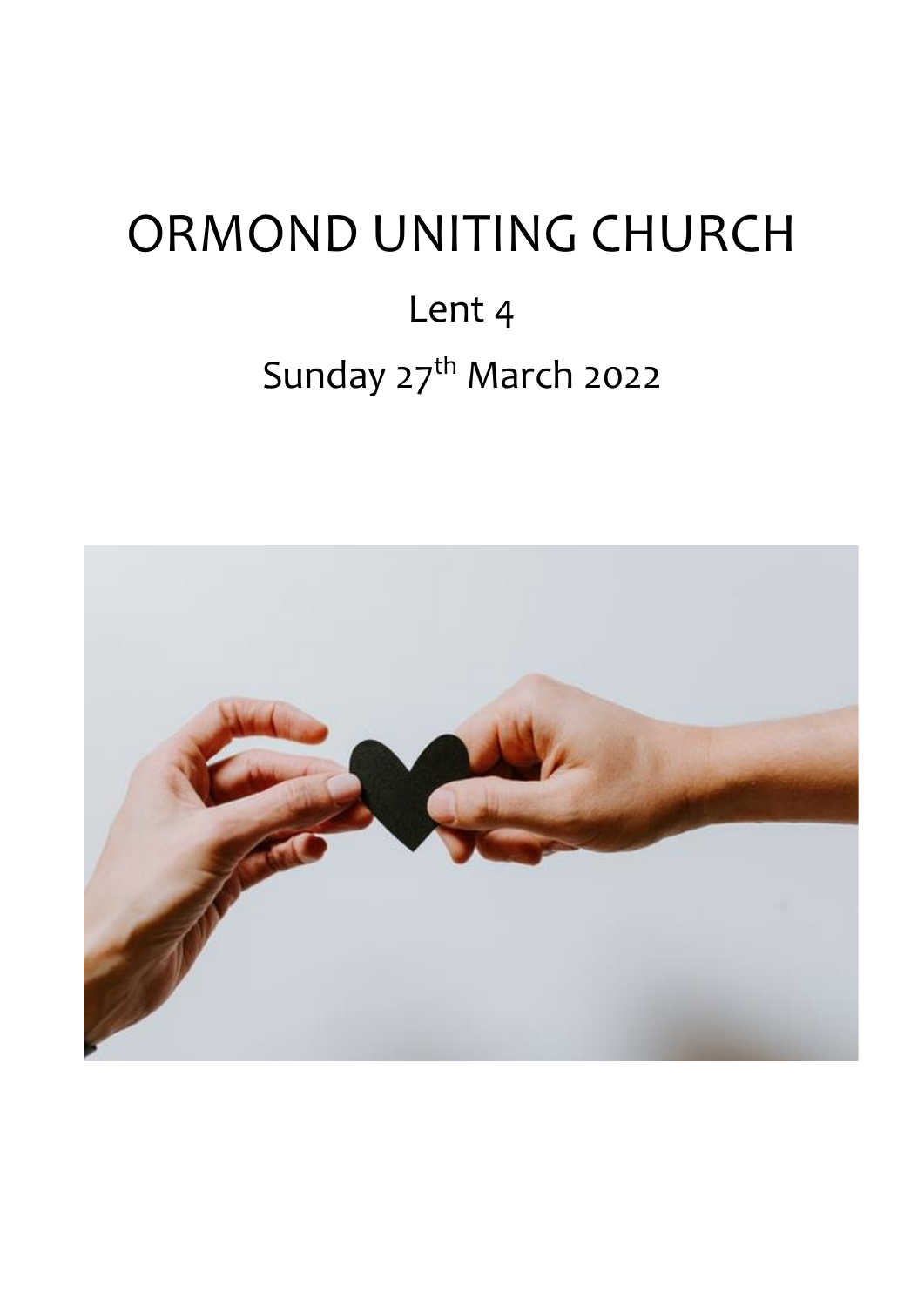# WORSHIP AT HOME

*This time is an opportunity to be still, seeking to be aware of the presence of God within.*

*Carve out a time for this practice; prepare yourself, as you might for a usual Sunday morning and remember that there are others from the congregation gathering at the same time as you. There are also many from the church around the globe who are gathering to seek the presence of God as we are.*

*Prepare a space in the house; find a comfortable chair, light a candle, turn off distracting noises and close the door if that will help you to be still. This is something that does not need to be hurried.*

# Call to Worship

The earth is the Lord's and all that is in it, Loving God as we come into this time of worship help us to make room for you in our thoughts and actions. You call us to this place; you guide us in what is good even when we cannot see it for ourselves. As the psalmist of old reflected. "O Lord you are my portion and my cup; it is you who uphold my lot. In your presence there is fulness of joy"

Psalm 16 UIW

Let us worship God

# Acknowledgement of First Peoples

We acknowledge those who were here before us, the first inhabitants of this place. we honour them for their custodianship of the land, on which we gather today.

Prayers of gathering in God's presence prepared by Warwick Barry

Holy God, Word Shaper: you are not our accountant, but our lover; you are not angry at us, but you forgive us; you are not our enemy, but the One who runs towards us with wide open arms, throwing steaks on the grill to celebrate our newness!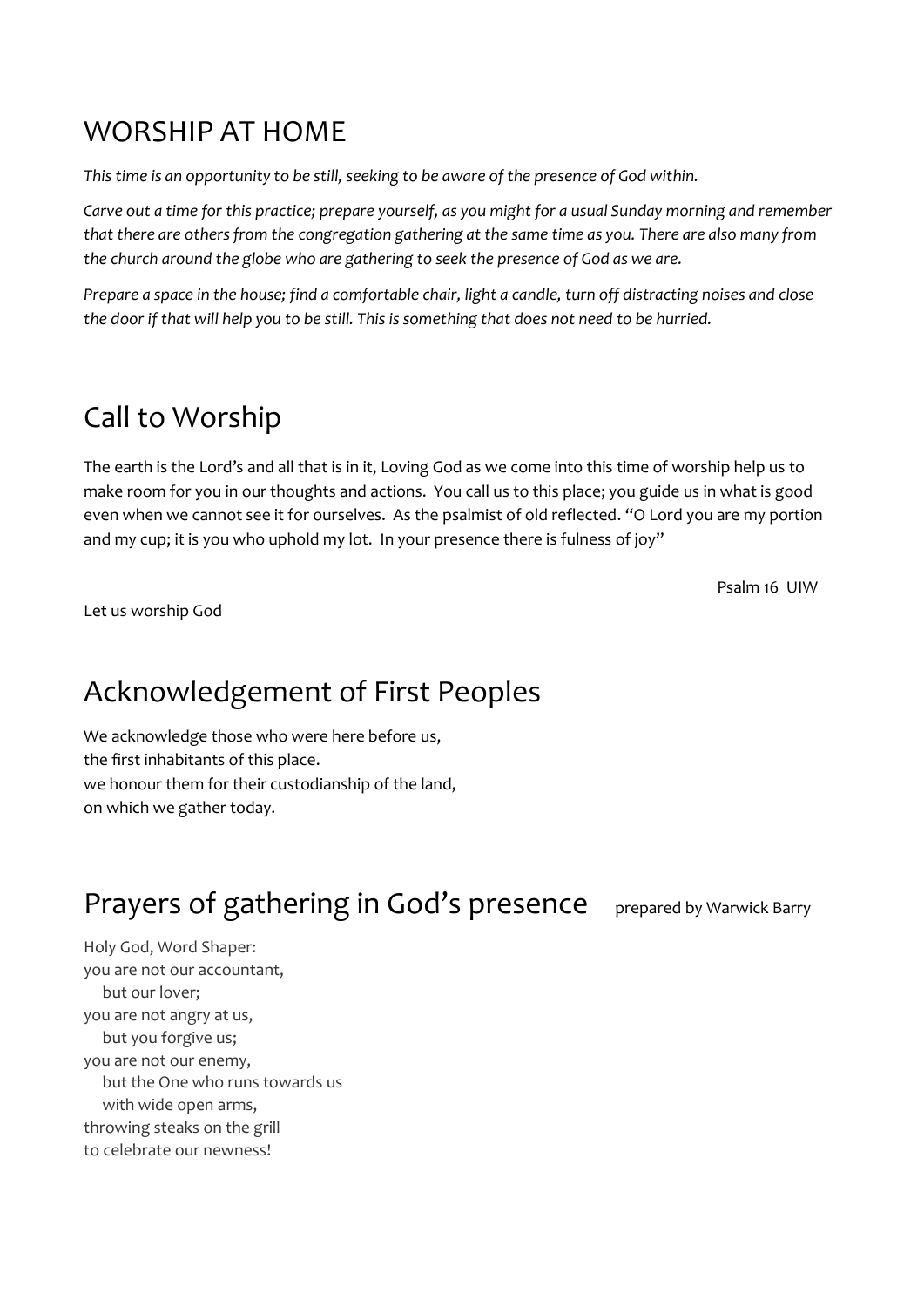Jesus Christ, Shaper of our story: you travel to that distant country called our sin to bring us home once again; you share your inheritance with us so we might be blessed; you know the famine of our spirits and fill it with your hope.

Holy Spirit, Life Shaper: surrounded by your grace, we offer glad cries of salvation; encircled by your constant love, we shout for joy; enclosed in your comforting arms, nothing can overwhelm us.

God in Community, Holy in One, Like the lost sons in the parable, Help us "come to our senses" Lost keys, lost glasses, lost papers, Finding these brings a moments relief.

Lost direction, lost passion, lost relationship. Finding these things is a lifelong task. We lose, we find, we lose again…

But God of the lost we do not fear; even when we are lost to ourselves and others, we are always in your sight and ready to be embraced in grace…

# Call to Reconciliation

We know our faults -- the way we have treated others, our alienation from God, our unwillingness to be faithful people. We will not hide our sin or remain silent, but confess them to the One who surrounds us with steadfast love. Please join me as we pray together.

# Prayer of Confession

On this very day, Waiting God, we admit all the lengths to which we go so we might avoid you**.** 

**You offer us that kingdom of joy and wonder, yet we would hide in places where temptation waits.**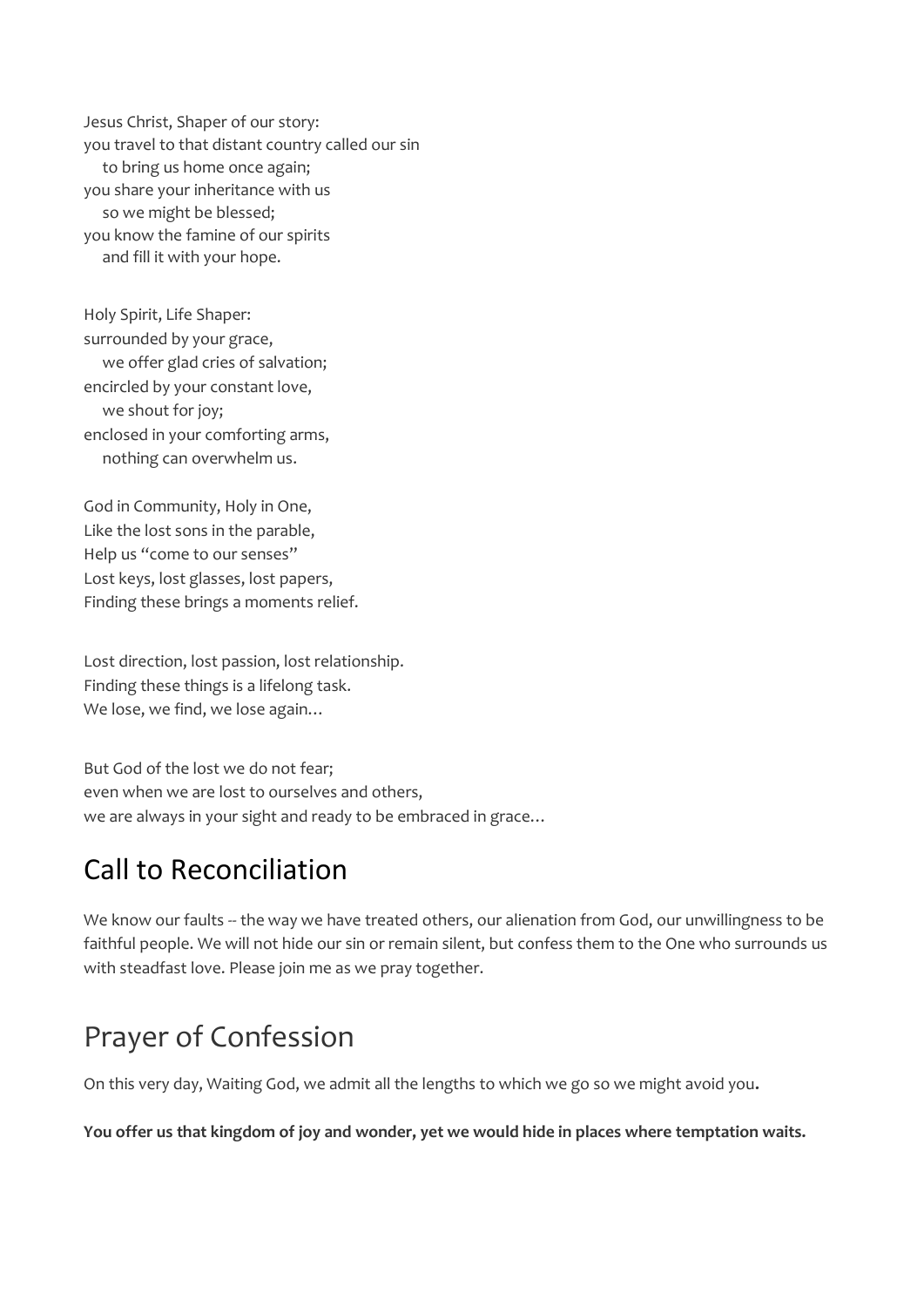You invite us to feast on your grace and peace, but we stubbornly refuse, because you also welcome those we call 'outsiders.'

**We are quick to see all the mistakes that those around us make, but hope you will ignore our foolish choices.**

Celebrating God, before we come to our senses, we find you running towards us, sweeping us up in your arms, tears of grace mingling with our cries of confession, a mighty river washing away our sinful ways to restore us to new life.

**In Jesus Christ, our Lord and Saviour, we find no limitations on your grace, no reservations about your love, but a feast that overflows with wonder, a place we can finally call home.**

*Silence is kept*

## Assurance of pardon

God rolls away everything that stands in our way - our past, our sin, our pain, our hesitation, and reshapes us into new people living in the new creation. What wonderful grace. We are forgiven!

**Broken, we are made whole; lost, we are brought home; empty, we are filled with songs of gladness. We rejoice and give thanks to God who has graced us with mercy. Amen.**

Adapted from Thom Shuman – Presbyterian Church, USA

# Scripture

Your word O Lord, is a lamp to our feet **A light to our path**

# The Gospel according to Luke 15:1-3, 11-32

1Now all the tax-collectors and sinners were coming near to listen to him. <sup>2</sup>And the Pharisees and the scribes were grumbling and saying, 'This fellow welcomes sinners and eats with them.' 3 So he told them this parable:

11 Then Jesus said, 'There was a man who had two sons. <sup>12</sup>The younger of them said to his father, "Father, give me the share of the property that will belong to me." So he divided his property between them. <sup>13</sup>A few days later the younger son gathered all he had and travelled to a distant country, and there he squandered his property in dissolute living. <sup>14</sup>When he had spent everything, a severe famine took place throughout that country, and he began to be in need. <sup>15</sup>So he went and hired himself out to one of the citizens of that country, who sent him to his fields to feed the pigs. <sup>16</sup>He would gladly have filled himself with the pods that the pigs were eating; and no one gave him anything. <sup>17</sup>But when he came to himself he said, "How many of my father's hired hands have bread enough and to spare, but here I am dying of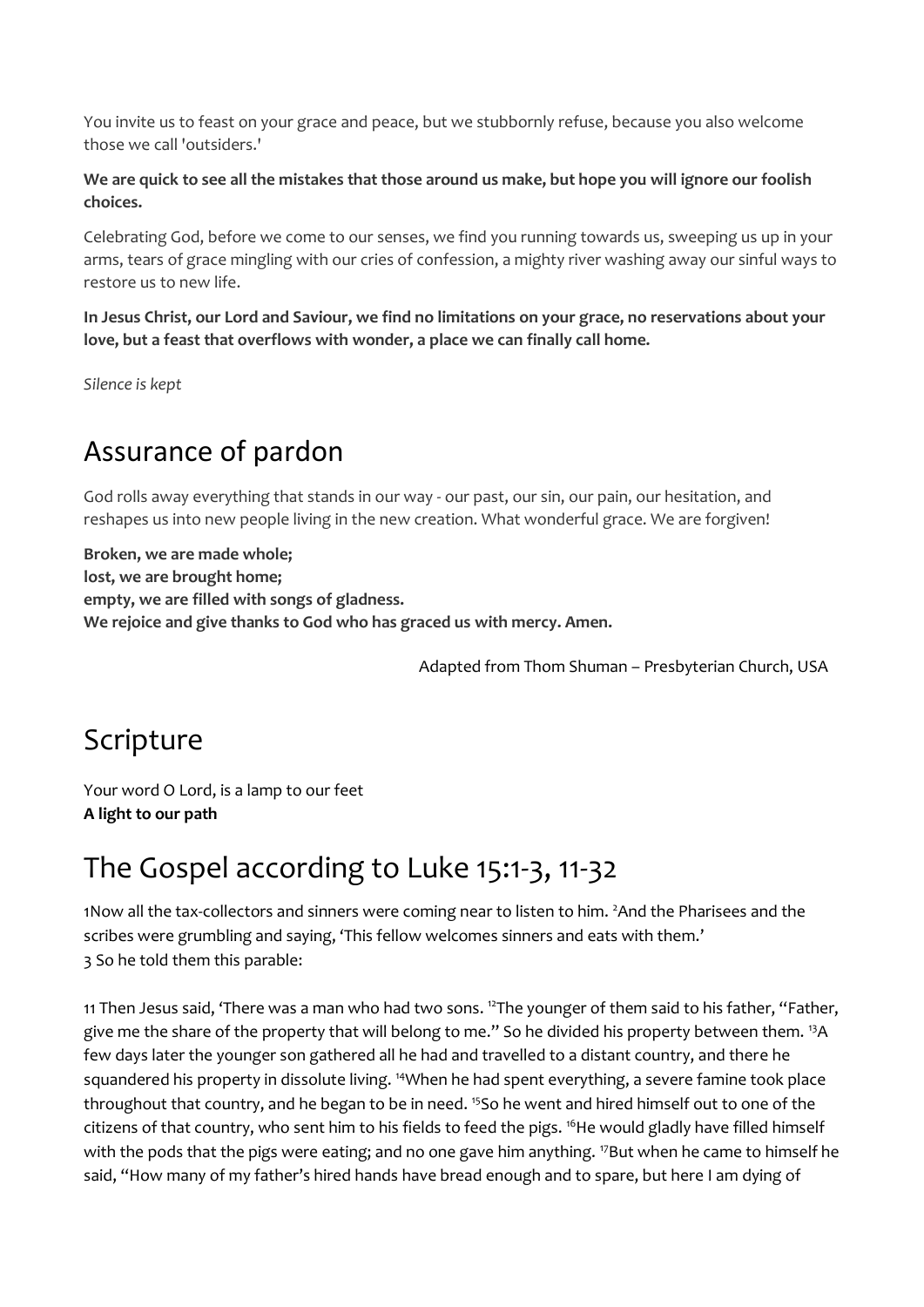hunger! <sup>18</sup>I will get up and go to my father, and I will say to him, 'Father, I have sinned against heaven and before you; <sup>19</sup>I am no longer worthy to be called your son; treat me like one of your hired hands.' "<sup>20</sup>So he set off and went to his father. But while he was still far off, his father saw him and was filled with compassion; he ran and put his arms around him and kissed him. <sup>21</sup>Then the son said to him, "Father, I have sinned against heaven and before you; I am no longer worthy to be called your son."<sup>22</sup>But the father said to his slaves, "Quickly, bring out a robe—the best one—and put it on him; put a ring on his finger and sandals on his feet. <sup>23</sup>And get the fatted calf and kill it, and let us eat and celebrate; <sup>24</sup>for this son of mine was dead and is alive again; he was lost and is found!" And they began to celebrate.

25 'Now his elder son was in the field; and when he came and approached the house, he heard music and dancing. <sup>26</sup>He called one of the slaves and asked what was going on. <sup>27</sup>He replied, "Your brother has come, and your father has killed the fatted calf, because he has got him back safe and sound." <sup>28</sup>Then he became angry and refused to go in. His father came out and began to plead with him. <sup>29</sup>But he answered his father, "Listen! For all these years I have been working like a slave for you, and I have never disobeyed your command; yet you have never given me even a young goat so that I might celebrate with my friends. <sup>30</sup>But when this son of yours came back, who has devoured your property with prostitutes, you killed the fatted calf for him!" <sup>31</sup>Then the father said to him, "Son, you are always with me, and all that is mine is yours. <sup>32</sup>But we had to celebrate and rejoice, because this brother of yours was dead and has come to life; he was lost and has been found." '

The Word of the Lord **All praise to you, Lord Jesus Christ**

### Prayers of the People prepared by Warwick Barry

The LORD upholds all those who fall and lifts up all who are bowed down.

God of love hear the cry of those who yearn for love; fractured families, broken homes neglected, unwanted, alone. The homeless, the despondent, the unemployed, The anxious, the fearful, the uncertain, the lonely, Both here in Australia and in other places of a troubled world.

### God of love **ALL: hear our prayer**

God of justice hear the cry of those who yearn for justice; persecuted and oppressed, exploited, ill-treated, broken.

**NRSV** 

Psalm 145:14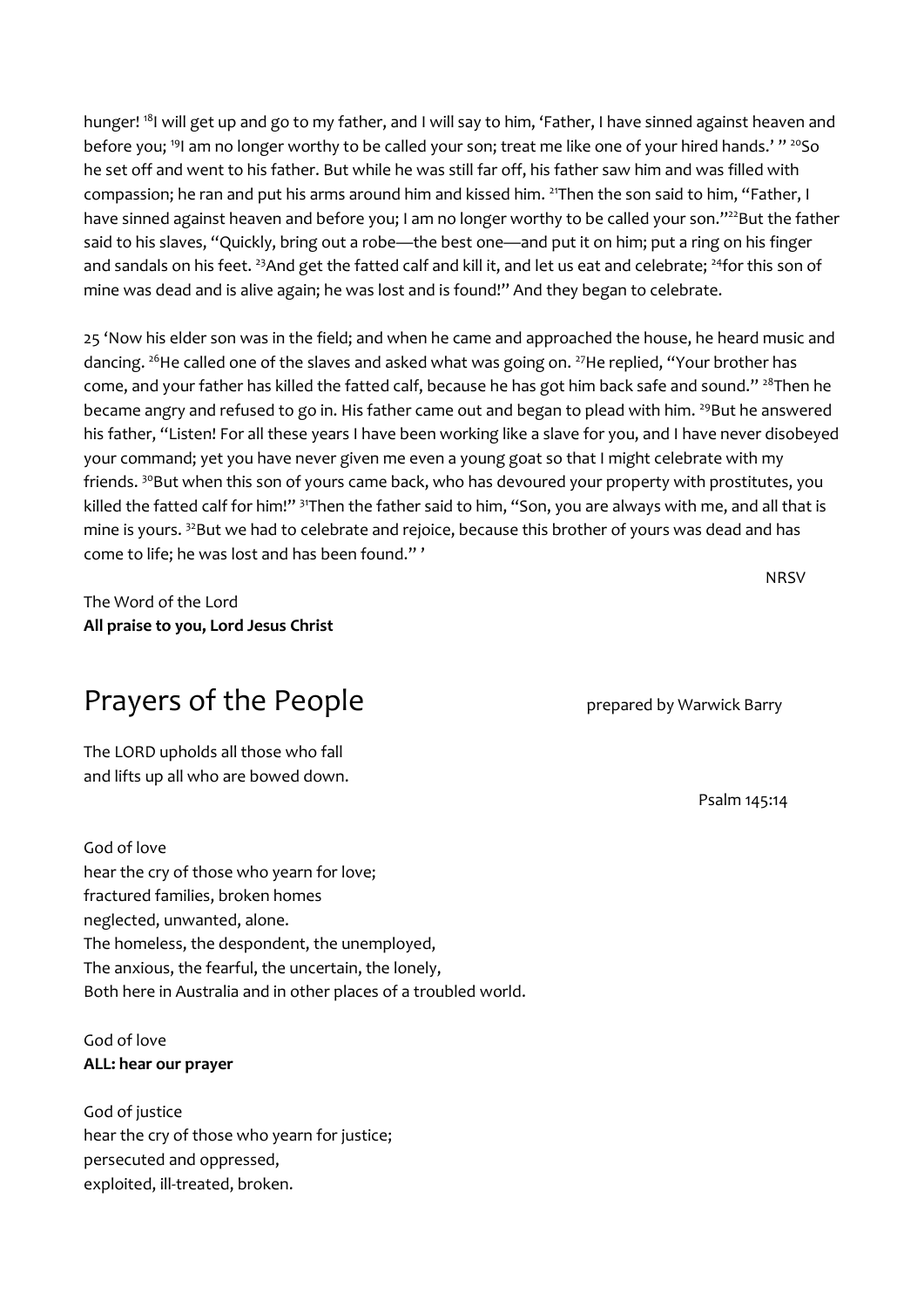For our First Nations people, for those who seek asylum here and in other lands, including those from Ukraine,

For political prisoners in autocratic countries, for victims of criminal injustice, for the Muslim Rohinga people of Myanmar, for those suffering racial persecution in China and Sri Lanka,

For the people of Afghanistan under the tyranny of the Taliban hunting down enemies of the state

### God of justice **ALL: hear our prayer**

### God of peace

hear the cry of those who yearn for peace; in battle zones and broken states, frightened, fearful, anxious For the citizens of Ukraine and Russian soldiers, For the people of Syria where civil war drags on For the people of Myanmar where the military wage war on minorities. For individuals who are overwhelmed by the daily challenges in life,

### God of peace **ALL: hear our prayer**

God of healing hear the cry of those who yearn for healing; physical and spiritual hurting, weakened, depressed, oppressed or weighed down. For those who are victims of addiction of all forms, For those whose lives have been changed by Covid For those who are hungry and living in refugee camps For those experiencing the ongoing effects of mental illness For those who have lost loved ones For those who have experienced loss through floods and fires, cyclones and earthquakes. For our own minister Andrew

### God of healing **ALL: hear our prayer**

God of mercy Hear the cry of those who yearn for mercy; convicted, in need of your Grace, contrite, humble, bowed down, For all who have lost direction, passion for good and relationships For those of have lost their faith and have given into despair or cynicism

God of mercy **ALL: hear our prayer**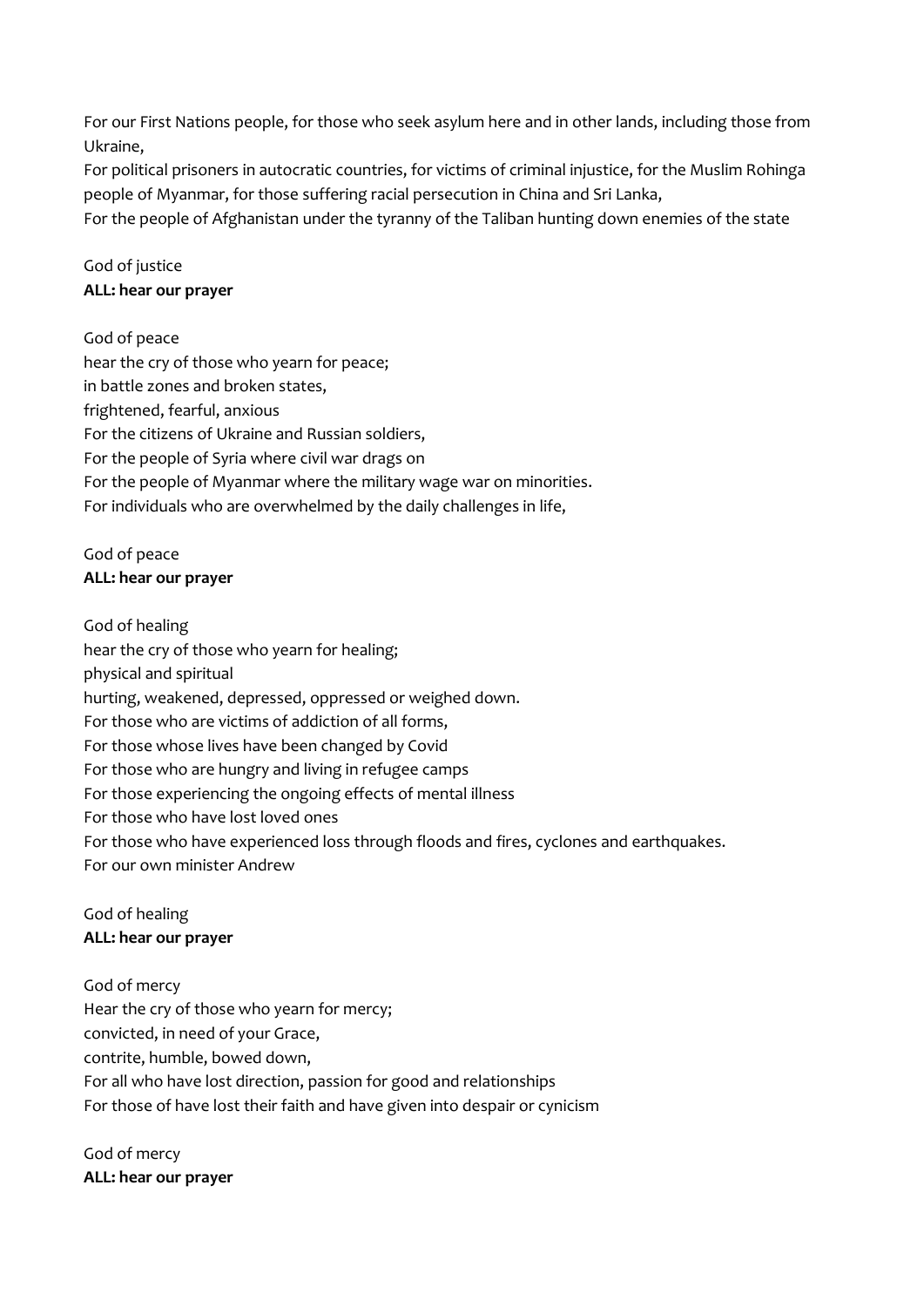As the Psalmist reminds us, I love the LORD, for he heard my voice; he heard my cry for mercy. Because he turned his ear to me, I will call on him as long as I live.

May we know The peace of God The love of God The justice of God The healing and mercy of God This day and all days

**Amen Amen Adapted from John Birch – Faith & Worship Adapted from John Birch – Faith & Worship** 

The Lord's Prayer

**Our Father in Heaven Hallowed be your name Your kingdom come Your will be done On earth as in heaven Give us today our daily bread Forgive us our sins As we forgive those who sin against us Save us from the time of trial and deliver us from evil For the kingdom, the power, and the glory are yours now and for ever Amen**

### Dismissal

Love the Lord with all your heart, and with all your soul, and with all your mind This is the first and greatest commandment.

And the second is like it: love your neighbour as yourself

# Blessing

May almighty God bless you, the Father, the Son, and the Holy Spirit. **Amen**

### Word of mission

Psalm 116: 1,2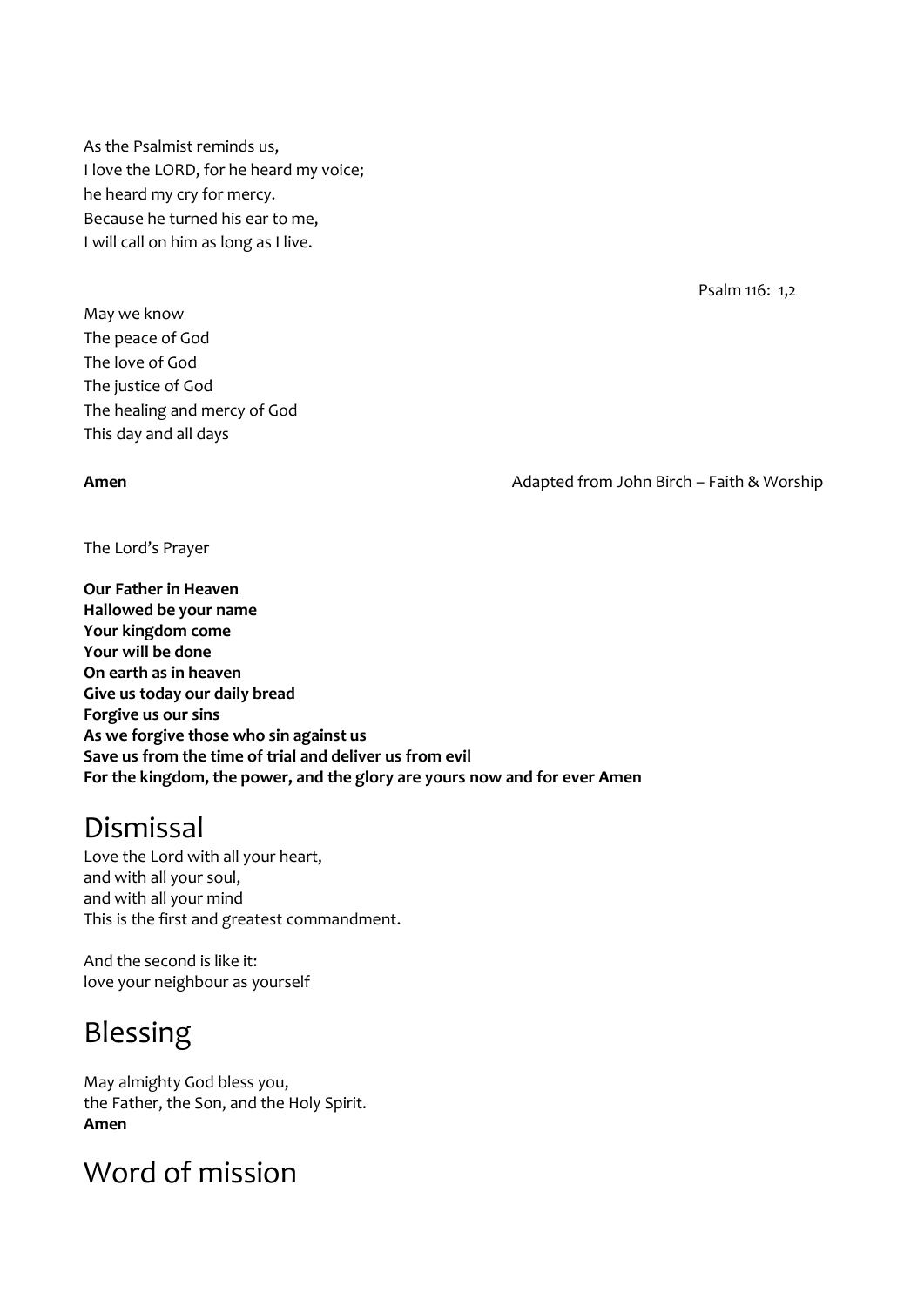Go in peace to love and serve the Lord, **In the name of Christ. Amen.**

Music and Words reproduced with permission under CCLI licenses Front Cover image: Photo by Kelly Sikkema on Unsplash (https://unsplash.com/@kellysikkema)

> Rev. Andrew Boyle Mobile 0409 869 009; Email: [ajmboyle@outlook.com](mailto:ajmboyle@outlook.com)

> > Music Director: Mr Peter Hurley

Administrator: Mrs Cathy O'Connor Fridays, 9am-5.00pm – 0411 958 127 [office@ormond.unitingchurch.org.au](mailto:office@ormond.unitingchurch.org.au)

Website: [www.ormondunitingchurch.org](http://www.ormondunitingchurch.org/)

# NEWS AND NOTICES

### **ANDREW'S LEAVE**

Andrew is currently taking a period of personal leave until **Tuesday 29th March 2022** and during this time we ask that any pastoral matters be referred to Heather Baxter directly, and any administrative matters continue to be sent via the Church office at [office@ormond.unitingchurch.org.au](mailto:office@ormond.unitingchurch.org.au) or via the Church contact phone number on 0411 958 127. We ask that Andrew not be contacted directly via phone or email during this time.

### **WORSHIP DURING THE DEMOLITION PHASE**

The worship service for this weekend **27 March 2022 will be held face to face at the Ormond Church.**

**POSTPONEMENT OF ORMOND LEARNING HUB COURSE (READING LUKE'S PASSION)**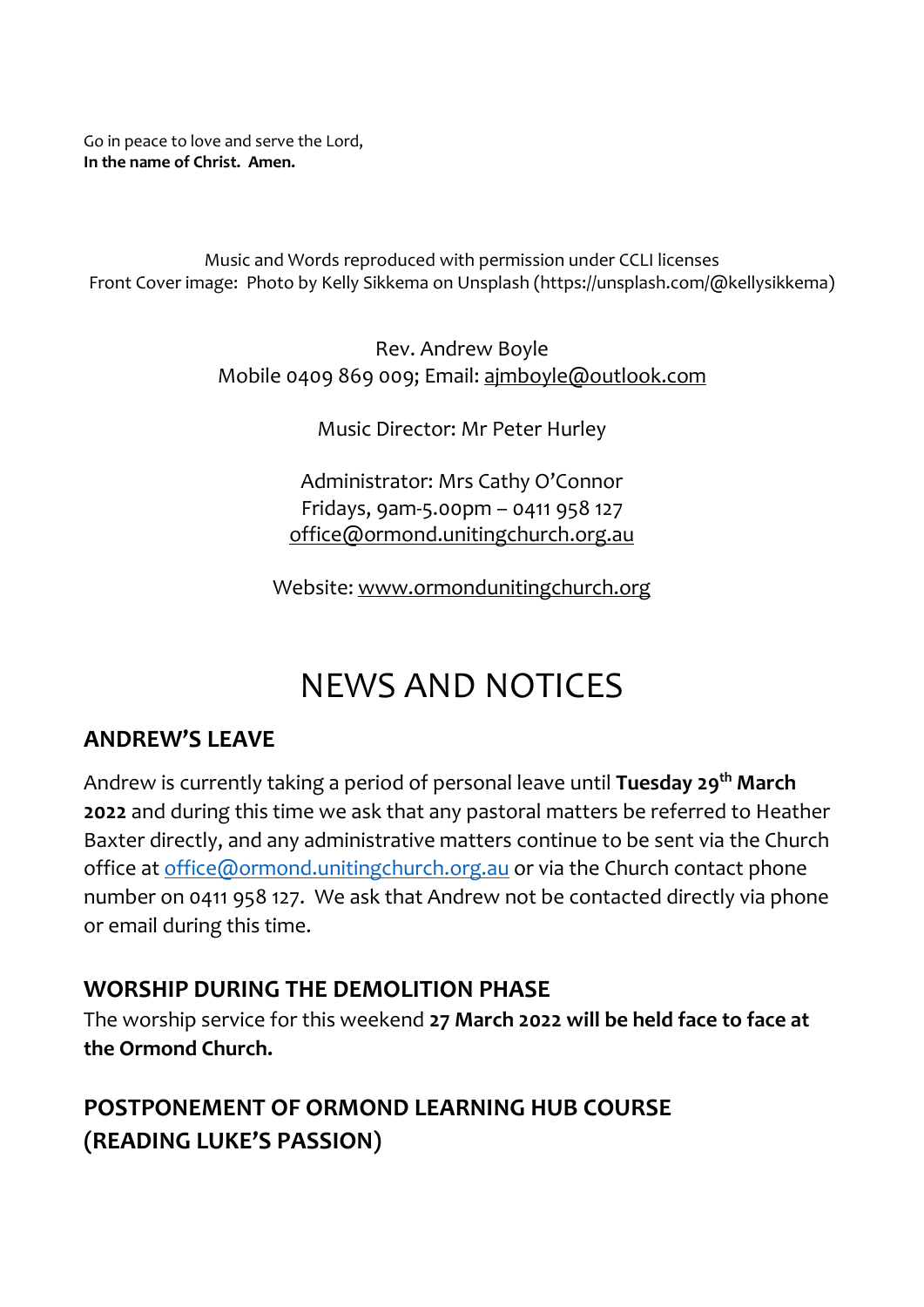*Please note: the March Learning Hub Course "Reading Luke's passion" has been postponed until further notice – a future date for the course will be determined in time.* 

### **UNITING WORLD – LENT EVENT**



### **Please refer to the UnitingWorld link [here](https://unitingworld.org.au/two-ways-to-learn-and-grow-in-2022/) for some more information around the LENT EVENT**

Lent Event calls you to join other Christians in a pledge to give up or take up something in solidarity with those who live with less. Learn about how to be a good global neighbour and see the many ways to donate to support our work, knowing that every dollar is part of God's mission in the world, ending poverty and building hope.

### **EAST COAST of AUSTRALIA - FLOODING EMERGENCY APPEAL**

The recent floods in southern Queensland and NSW have been truly devastating in their magnitude and destruction. As is so often the case, the Uniting Church is stepping up to support individuals and communities affected by such disasters. Below you will find details of the National appeals from the Vic/Tas Moderator Rev. Denise Lersch and National President Rev. Sharon Hollis to support the work of the Assembly in flood relief efforts. If you are able to contribute there is a button which takes you to a site where you can make a financial contribution to this work.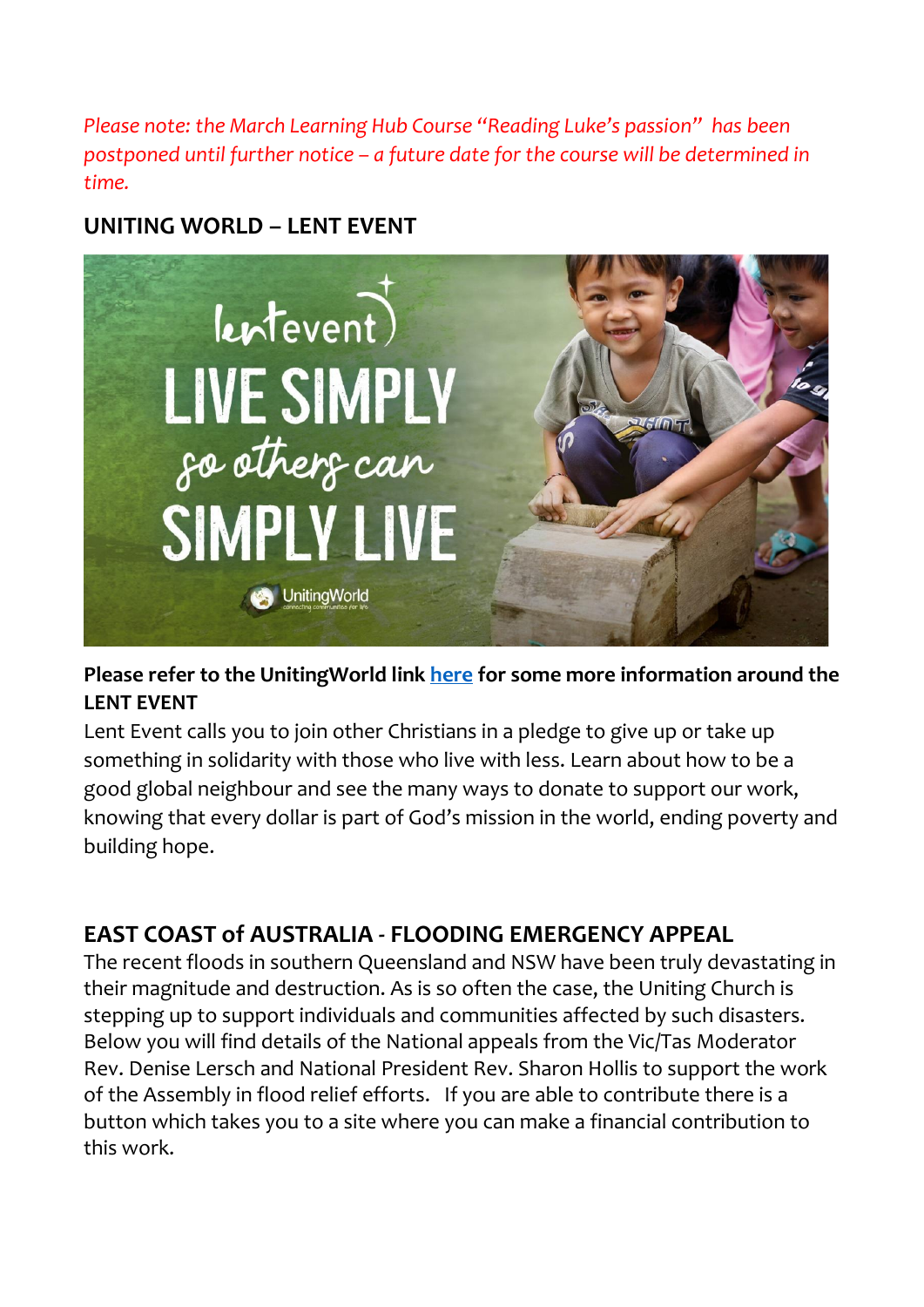You will find the link [here](https://uniting.church/east-coast-flooding-emergency-appeal/) (press ctrl key and click mouse) for the national appeal launched by Uniting Church in Australia President, Rev Sharon Hollis.

### **APRIL PATHFINDER – Contributions welcome**

It is planned, that the April edition of Pathfinder will be ready for distribution on Friday 1st April (no, this is not an April Fool's joke).

So please get your contributions in by this Tuesday, 29th March - extended deadline.

Looking forward to lots of interesting material - perhaps also some thoughts on our Lenten book - are you enjoying a read and reflect with a cuppa? Please share with us. Take care and stay safe,

Dianne and Gary

### **ACT FOR PEACE – UKRAINE CRISIS**